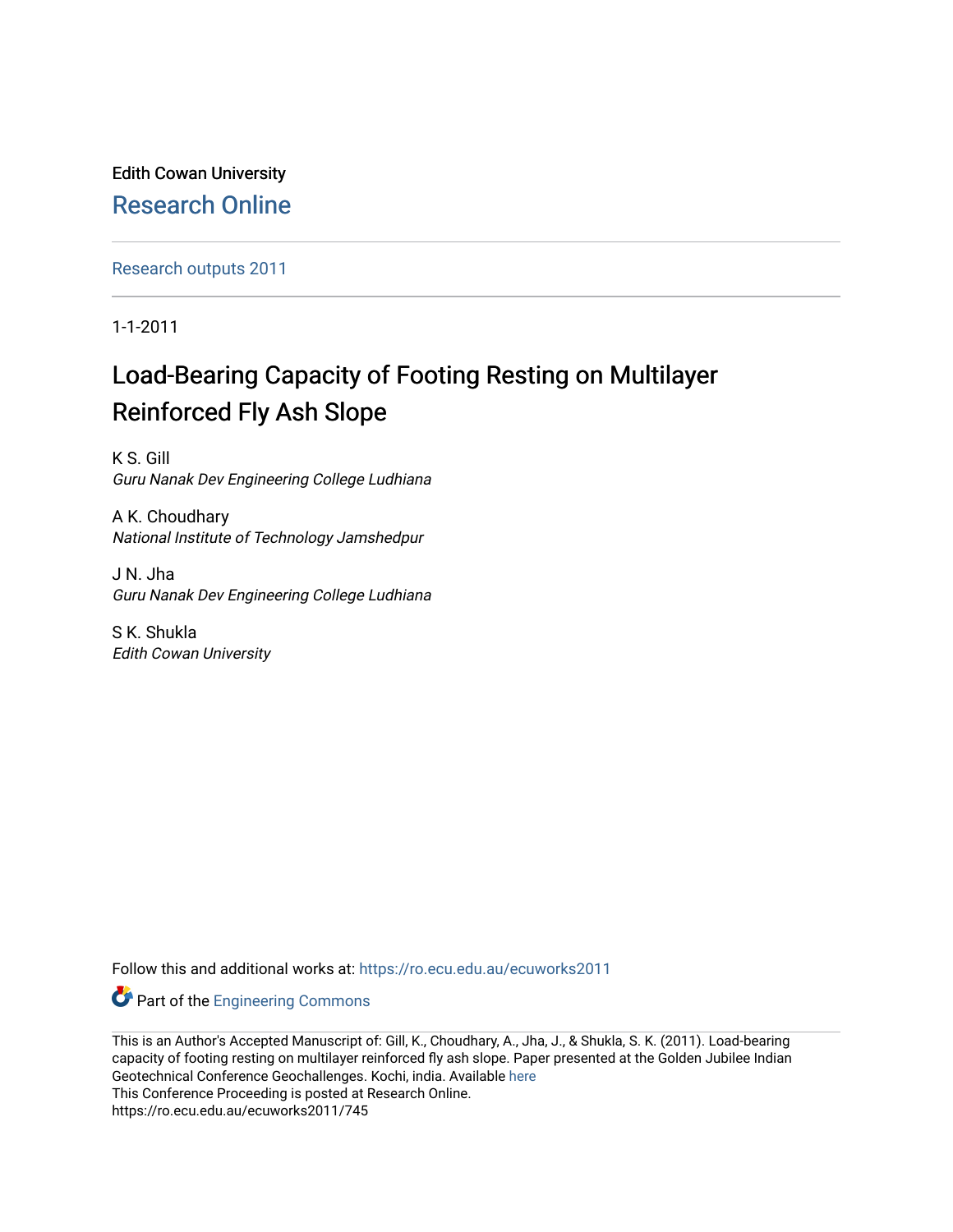K.S. Gill<sup>1</sup>, A.K. Choudhary<sup>2</sup>, J.N. Jha<sup>3</sup> and S.K. Shukla<sup>4</sup>

<sup>1</sup>Associate Professor, Deptt. of Civil Engg., GNDEC Ludhiana, India, Email: kulbirgillkulbir@yahoo.co.in

<sup>2</sup>Assistant Professor, Deptt. of Civil Engg., NIT Jamshedpur, India, Email: drakchoudharycivil@gmail.com

<sup>3</sup>Professor and Head, Deptt. of Civil Engg., GNDEC Ludhiana, India, Email:  $jagadanand@gmail.com (Corresponding author)$ 

<sup>4</sup> Associate Professor and Program Leader, Discipline of Civil Engineering, School of Engineering, Edith Cowan University, Joondalup, WA 6027, Australia, Email: s.shukla@ecu.edu.au

## **ABSTRACT**

In several parts of the world, the disposal of waste materials like fly ash is a challenging task. The applications of fly ash as structural fills in foundations is one of the best solutions to disposal problems, because they can be used in large volumes in such application. There may be difficulty due to poor load-bearing capacity of fly ash, especially when footings rest on the top of the fly ash fill slope; but inclusion of polymeric reinforcements as horizontal sheets within the fill may be advantageous in improving the load-bearing capacity of reinforced fly ash slope. The aim of present investigation is to find out the efficacy of multi layer reinforcements in improving the load-bearing capacity when incorporated within the body of fly ash embankment. An increase in load bearing capacity due to the incorporation of reinforcement layers in the model slope was observed in the laboratory tests. The experimental results were compared with the numerical findings obtained from the finite element analysis using commercial software PLAXIS 2D version 9.0.

### **INTRODUCTION**

Use of geosynthetic reinforcements for improving load-bearing capacity of foundation has been extensively reported by researchers. Many times foundations need to be located either on the top of a slope or on the slope itself, for examples, building foundation near river banks, bridge abutment resting on granular fill slope, foundations on embankments, roads constructed on hill slopes, etc. When a footing is constructed on a sloping ground, the load bearing capacity of the footing may be reduced significantly depending upon the location of the foundation with respect to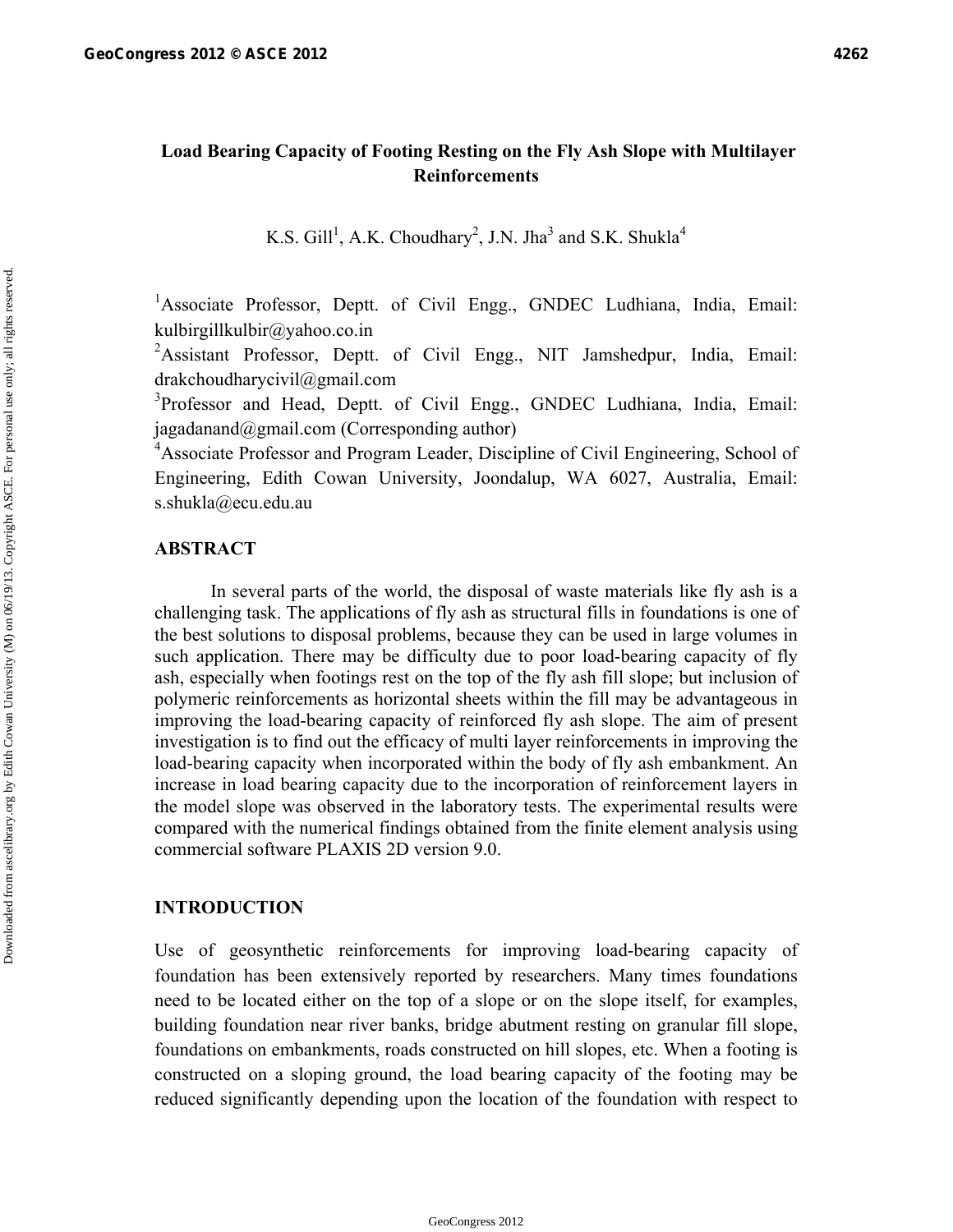slope. The improvement of load-carrying capacity of such loaded slopes is therefore one of the important aspects of geotechnical engineering practice because structures are liable to be unsafe due to slope failure. One of the possible solutions to improve the load bearing capacity would be reinforcing the sloped fill with the layers of geogrid. Limited studies on load bearing capacity behaviour of strip footings on reinforced slopes have been reported in the literature (Selvadurai and Gnanendran 1989, Huang et al. 1994, Lee and Manjunath 2000, Yoo 2001, EI Sawwaf 2007, Alamshahi and Hataf 2009, Mittal et al. 2009). A comprehensive overview of geosynthetic-reinforced slopes with some specific recommendations was also reported by Shukla et al. (2011). Due to decreasing availability of good construction site and increasing infrastructural developments throughout the world, the unsuitable sites, especially the low-lying areas are now being used increasingly after filling it with industrial waste whose load bearing capacity is generally low. Industrial wastes particularly the fly ash when locally available and if found suitable can reduce the construction cost apart from encouraging the sustainable development and reducing the environmental problems. In several parts of the world, disposal of fly ash is a great problem and requires a large land area. Fly ash when used as structural fills or as embankments offers several advantages over borrow soils. It is light weight, exerts low overburden pressure on subgrade as a fill material. Compaction curve of fly ash is relatively flat, thus implying that construction is less sensitive to compactionmoisture content than that of the fine grained soils commonly used as structural fill. Fly ash being non-plastic will also solve the problem of dimensional instability as exhibited by plastic soils, which alternatively shrink and swell with seasonal changes in moisture content. Additionally properties of fly ash from a given source are likely to be more consistent as compared to the soil from natural borrow areas. But despite having several advantages of fly ash over borrow soil, there may be difficulty due to poor load-bearing capacity of fly ash, especially when footings rest on the top of the fly ash fill slope. In such case inclusion of polymeric reinforcements as horizontal sheets within the fill may be one of the most viable solutions for improving the loadbearing capacity of fly ash slope. Studies on bearing capacity of shallow foundations on a level and plain fly ash ground have been reported in literature but very limited studies on load carrying capacity behavior of footing resting on a reinforced fly ash slopes are available in the literature (Choudhary and Verma 2001, Choudhary et al. 2010, Jha et al. 2010, Gill et al. 2011). The load bearing capacity determination technique is an important part for proper design of footings on reinforced slope. In recent years, numerical analyses such as finite difference and finite element analyses have become popular in design practices. However despite many attempts, no obvious method for determination of ultimate bearing capacity of strip footing resting on reinforced slope is available and therefore much investigation still remains to be carried out. In the present investigation the laboratory model tests were carried out to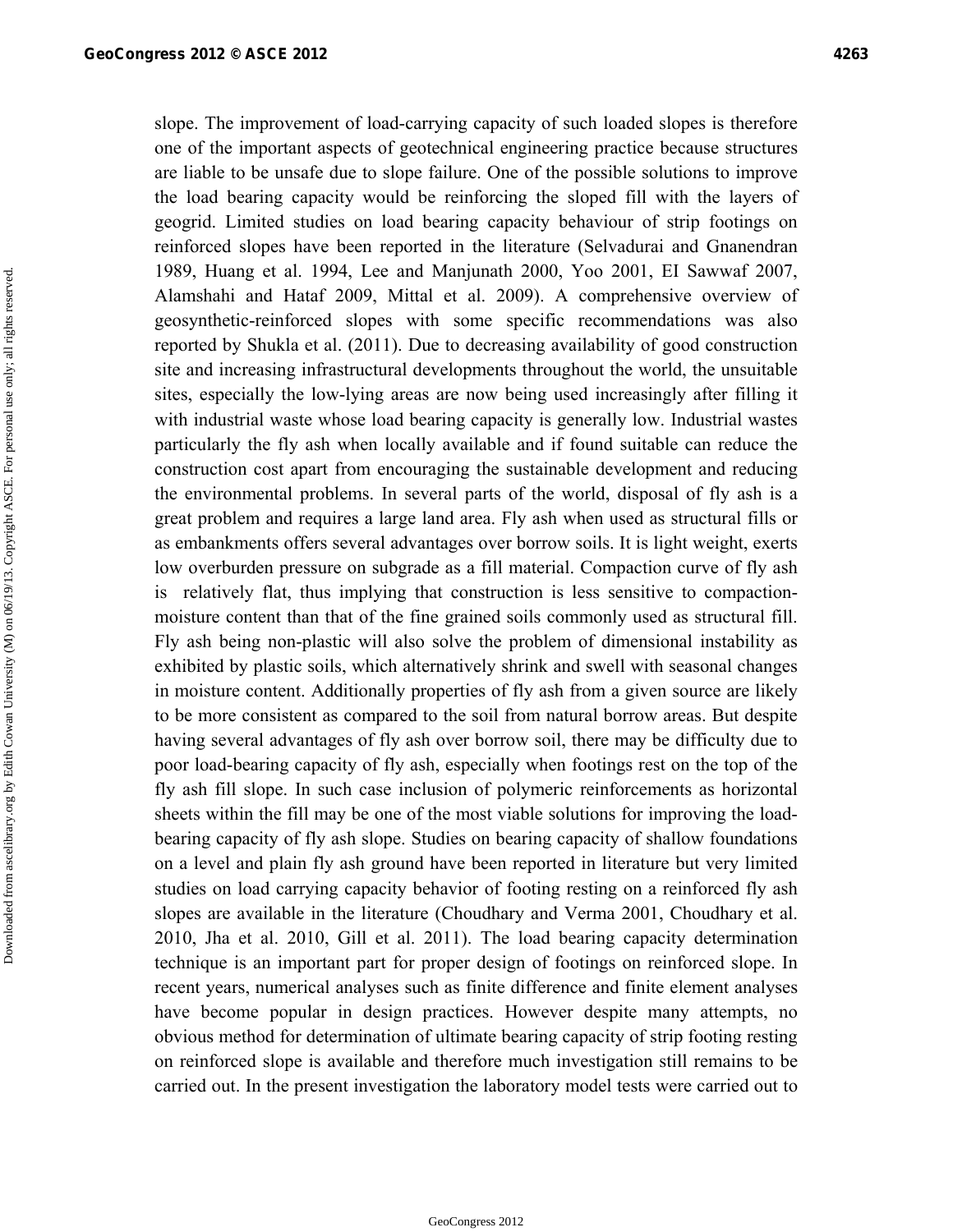find out the efficacy of multilayer reinforcement in improving the load-bearing capacity when incorporated within a fly ash embankment slope. Numerical analysis was also carried out using commercial software PLAXIS 2D version 9.0 to verify the model test results.

## **LABORATORY MODEL TEST**

#### **Materials**

Fly ash procured from TISCO (Tata Iron and Steel Company Limited), Jamshedpur, India was used throughout the investigation. The properties reported in this study are specific to the fly ash collected from this source only. As per the particle size distribution, fly ash consists of 68% silt and 28% sand. Maximum dry density and optimum moisture content (OMC) of fly ash were 9.34 kN/ $m<sup>3</sup>$  and 48% respectively. Triaxial tests under undrained condition were conducted to determine the value of apparent cohesion (c) and angle of internal friction  $(φ)$ . The values were 20 kPa and 14º respectively. Commercially available polypropylene model geogrids (0.27 mm thick and 300 mm wide) having an average tensile strength of 4.0 kN/m and tie-soil friction angle  $(\varphi_{\mu})$  equal to 35° were used as reinforcing elements. The rigid foundation was modeled by footings made of good quality well-seasoned sal wood. The model footings of size 300mm x 100mm were used for conducting the model tests, since the length (*L*) to width (*B*) ratio is 3, it will behave as a strip footing. The thickness of model footings was 70 mm. The base of the model footing was made rough by cementing a thin layer of sand to it with epoxy glue.

## **Preparation of slope**

The required quantity of dry fly ash was mixed with a predetermined amount of water corresponding to the optimum moisture content (OMC). The well mixed fly ash was then spread in the tank in five equal layers, each 180 mm thick, which was finally compacted to 150mm thick layer. Uniform compaction of each layer was achieved by passing a 70 kg smooth towed roller for thirty times over a wooden plank of size 1600 mm (length) ×300mm (width) placed on the fly ash layer. Initially, a few trial foundation beds were made for standardization of compaction and checking of unit weight. In order to verify the uniformity of test bed, undisturbed samples were collected from different locations of the test bed in order to determine the in-situ unit weight and the values were found to be almost same (coefficient of variability within 1.5%). The placement dry unit weight/density achieved by this procedure was 90% of the standard proctor density. To ensure uniform moisture distribution throughout the test, compacted fly ash bed was left for 24 h for moisture equilibration and the top surface was kept covered with wet gunny bags in order to prevent the moisture loss if any. After 24 h; the compacted fly ash bed was cut to desired slope with the help of a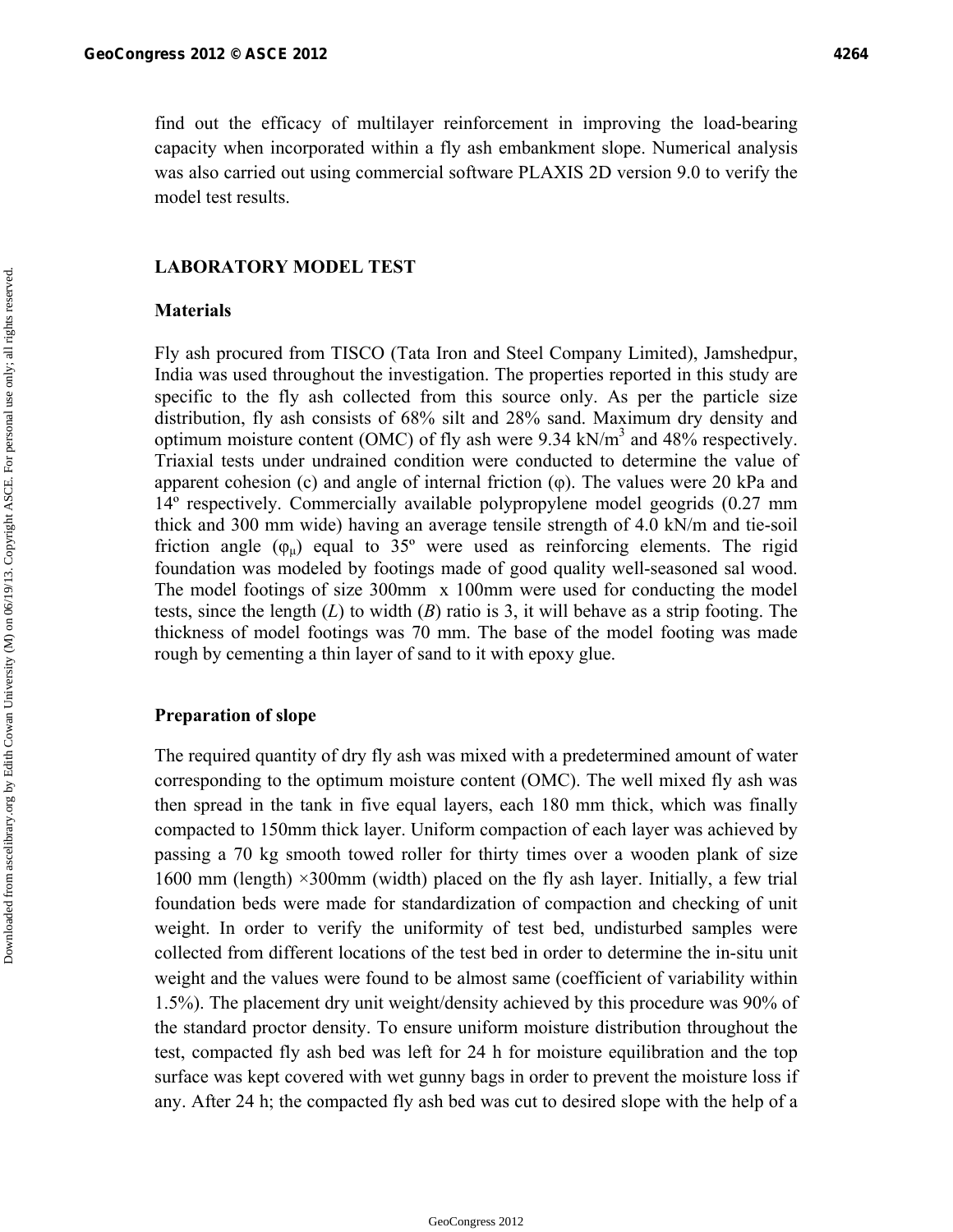sharp edged trowel. In case of reinforced fly ash slope, the reinforcements were placed at the desired depth within the fill and the compaction was continued in a similar manner until the desired height was reached. At any given position, the location of the reinforcement was such that it extended up to the face of the slope. The experimental set up and test procedure has been reported in detail by Choudhary et al. (2010). The geometry of the test configuration is shown in Figure 1. Different parameters used in the Figure 1 are *De* - edge distance from slope crest, *B -* width of footing,  $z$ - embedment depth and  $L_r$  - length of reinforcement respectively and their values used in model test is shown in Table 1.



**Figure 1. Schematic view of the test configuration** 

#### **Test parameters**

Yoo (2001) reported that for deriving maximum improvement in ultimate bearing capacity the optimum  $L_r/B$  ratio ( $L_r$ = length of reinforcement, *B*=Width of footing) should be in the range of 6.0-8.0. Michalowski (1997) reported that the length of reinforcement should be 0.65 times the slope height to prevent collapse of slope due to reinforcement rupture, pullout or direct sliding. The length of the reinforcement  $(L_r)$  to be used in the present investigation was decided by conducting a numerical study using Plaxis 2D version 9, explained below for a single layer of reinforced fly ash slope having *z*/*B* and *De*/*B* ratio equal to 1.0. The trend between ultimate bearing capacity (UBC) and length of reinforcement is shown in Figure 2. No significant increase in ultimate bearing capacity was observed when *Lr*/*B* ratio increased from 7.0 to 11.0. Therefore the length of reinforcement for the present investigation was also kept constant as 7.0*B* throughout the study.

Yoo (2001), EI Sawwaf (2007), Alamshahi and Hataf (2009) reported that for deriving maximum improvement in load bearing capacity of reinforced slope, the vertical spacing between reinforcements should be in the range of 0.50*B*-0.75*B*. Thanapalasingam and Gnanendran (2008) advocated embedment depth for the first and second layer as 0.25*B* and 0.50*B* from the ground surface of sloped fill for multiple reinforcement layers ( $N = 4$ , where N is the number of reinforcement layers). Based on these reports the embedment ratio  $(z/B)$  for reinforced slope  $(N = 1-7)$  were selected from 0.25 to 3.0 in the present investigation depending on number of geogrid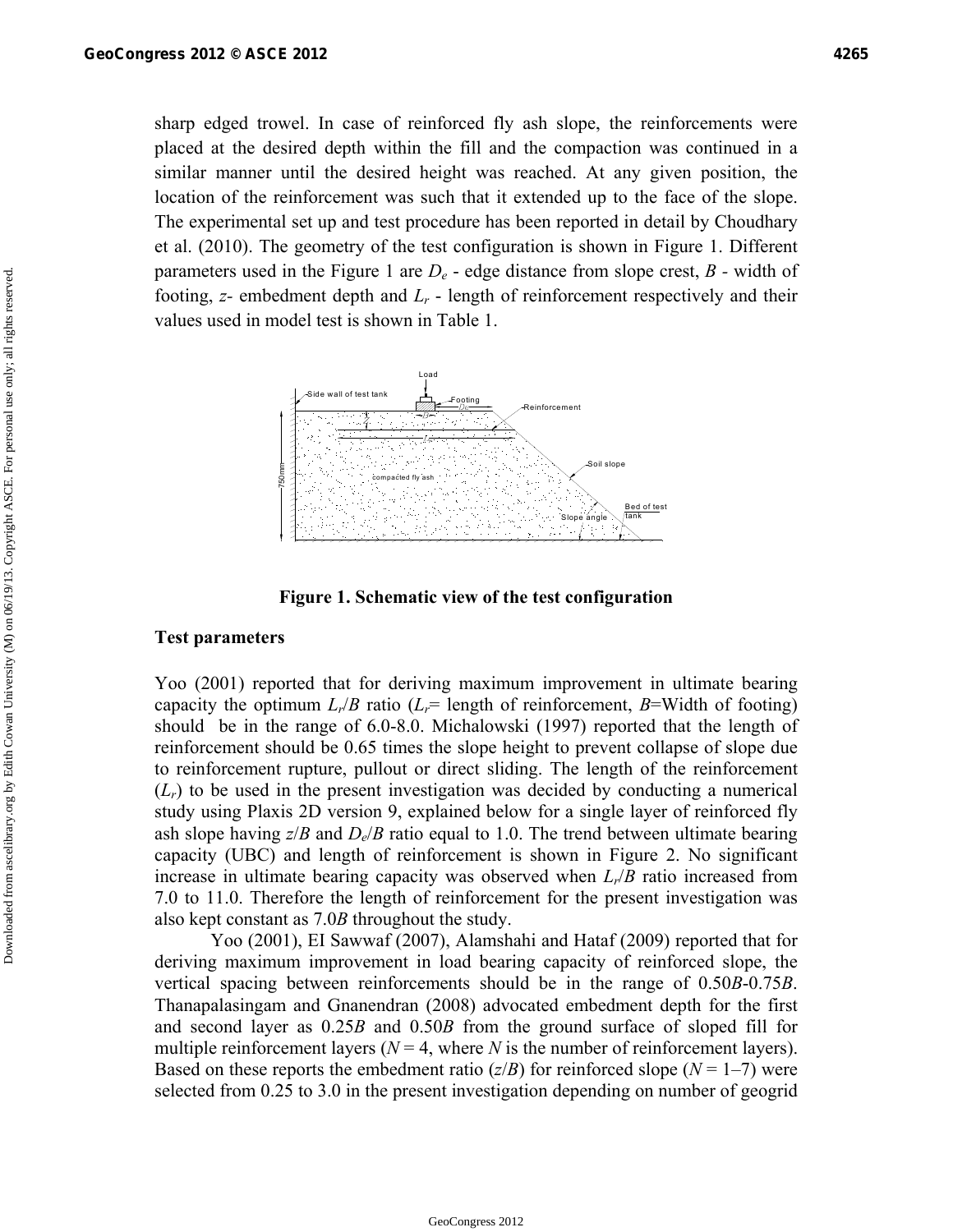layers used as reinforcement  $[(z_i/B)_{i=1 \text{ to N}} = 0.25, 0.50, 1.0, 1.50, 2.0, 2.50, 3.0]$ . The depth of first and second layer of reinforceement from the top surface of bed was kept as 0.25*B* and 0.50*B* respectively and thereafter the vertical spacing between the consecutive layers was maintained as 0.50*B*. The details of various test parameters considered during the investigation are given in Table 1.



**Figure 2 Variation of ultimate bearing capacity with geogrid length ratio** 

| Table 1. Variables of the Study (Experimental and Trumerical Study)                               |                    |                                                   |  |  |  |  |  |
|---------------------------------------------------------------------------------------------------|--------------------|---------------------------------------------------|--|--|--|--|--|
| Type of test                                                                                      | Constant parameter | Variable parameter                                |  |  |  |  |  |
|                                                                                                   |                    |                                                   |  |  |  |  |  |
|                                                                                                   |                    | $(z_i/B)$ i = 1 to 7 = 0.25, 0.50, 1.0, 1.5, 2.0, |  |  |  |  |  |
| Reinforced slope $\begin{cases} B = 100 \text{ mm} \\ \beta = 45^{\circ} \\ L_r = 7B \end{cases}$ |                    | 2.50, 3.0                                         |  |  |  |  |  |
|                                                                                                   |                    | $N=1, 2, 3, 4, 5, 6, 7$                           |  |  |  |  |  |
|                                                                                                   |                    |                                                   |  |  |  |  |  |
|                                                                                                   |                    | $D_e/B = 1.0, 2.0, 3.0$                           |  |  |  |  |  |

### **Table 1. Variables of the Study (Experimental and Numerical Study)**

## **NUMERICAL APPROACH**

A series of two-dimensional finite element analyses (FEA) on a reinforced fly ash footing-slope system was performed in order to verify the laboratory model tests results and understand the deformations trends within the soil mass. The analysis was performed using the finite element program Plaxis 2D (professional version 9). Plaxis is capable of handling a wide range of geotechnical problems such as deep excavations, tunnels and earth structures such as retaining walls and slopes. The analysis does, however, require the generation of initial effective stresses by means of K0-procedure. The geometry of the reinforced fly ash footing-slope system is the same as that of laboratory model test. It was decided to use the non-linear Mohr– Coulomb criteria to model the fly ash for its simplicity, practical importance and the availability of the parameters needed. The parameters used for numerical analysis are c (Cohesion), φ (Friction angle), ψ (Dilatancy angle), E (Young's modulus),  $\mu$ (Poisson's ratio); they have been obtained from basic test on fly ash samples. Angle of dilatancy ( $\psi$ ) is generally zero if value of friction angle ( $\varphi$ ) is less than 30° (Bolton 1986). The other parameters used for numerical analysis are well defined in PLAXIS 2D manual and are given in Table 2. A refined mesh was adopted to minimize the effect of mesh dependency on the finite element modeling for cases involving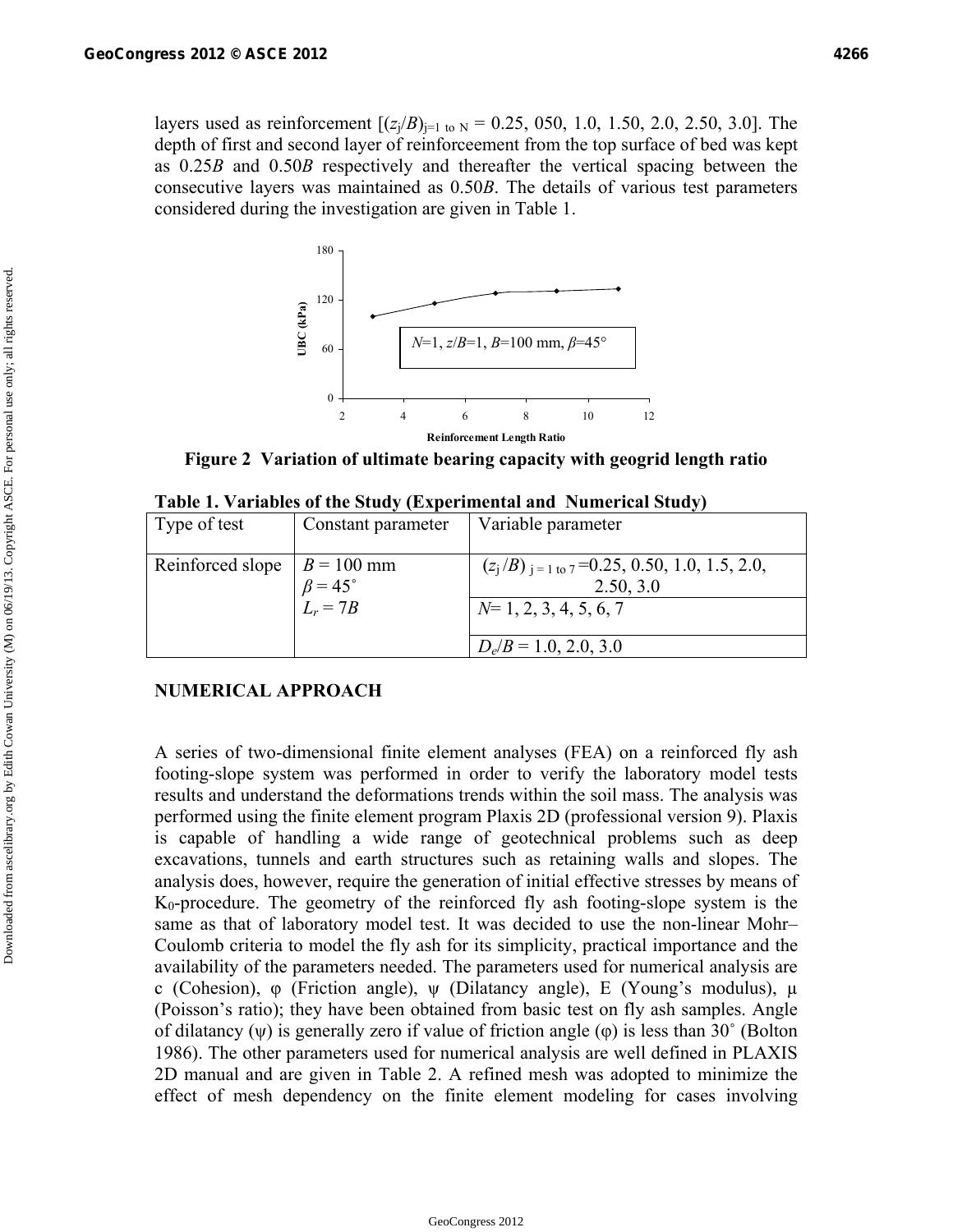changes in the number, length, and the location of geogrid layers. In the finite element modeling, as the slope surface is not horizontal, the initial stress condition of the slope was established first by applying the gravity force due to soil in steps with the geogrid reinforcements in place. A prescribed footing load was then applied in increments (load control method) accompanied by iterative analysis up to failure. For convergence to occur the desired minimum and maximum number of iteration selected was 4 to 10. By default the maximum number of trial calculation step was set as 250 and in all cases the ultimate level achieved before this step and thereafter calculation stopped (www.plaxis.nl). The modeled boundary conditions were assumed such that the vertical boundaries are free vertically and constrained horizontally while the bottom horizontal boundary is fully fixed. The analyzed slope geometry, generated mesh and the boundary conditions of a typical finite element model verified for the optimum case with scale is shown in Figure 3. The optimum condition is obtained when edge distance (*De*) and number of reinforcement layer (*N*) are equal to footing width (*B*) and 04 (four) respectively where maximum improvement was achieved. The soil parameters assigned for the top and bottom fly ash layers were assumed to maintain the same in all the finite element analyses for the unreinforced system. The interaction between the geogrid and soil was modeled at both sides by means of interface elements. For the reinforced case, reinforcement layers were assigned at the required depth with suitable strength reduction factors between the contact surfaces and stiffness of the reinforcement entered as additional parameters, which were introduced in interface section. The software enables the automatic generation of 15 node triangle plane strain elements for the soil. The number of element used in reinforced tests for optimum case is 308 element while in unreinforced tests the number is 233. Figure 4 shows a typical effective stress distribution for the optimum condition.

# **RESULTS AND DISCUSSION**

The comparison of experimental and numerical results has been shown through Figures 5-7. A typical variation of pressure and settlement ratio with and without soil reinforcement for different layer of reinforcement  $(N = 1-7)$  is presented in Figure 5 for the case when edge distance,  $D_e = 1.0B$  and slope angle,  $\beta = 45^{\circ}$ . It can be seen from Figure 5 that the ultimate bearing pressure of the footing increases with an increase in number of reinforcement layers up to certain value and thereafter any further increase in number of reinforcement layers (*N*) does not enhance the ultimate bearing capacity of the footing. This trend of variation remains the same both for experimental and numerical results. Similar results were obtained also for other edge distance considered in the investigation, such as  $De = 2.0B$  and 3.0*B*. Maximum improvement in ultimate bearing capacity occurs when number of reinforcement is four or more for all the edge distance considered in the investigation. In order to study the effect of number of reinforcing layers (*N*) on the bearing capacity improvement, studies were carried out by changing only the number of reinforcement layers (N). The embedment ratio (*z*/*B*) for multilayer reinforcement were varied from 0.25 to 3.0  $[(z_i/B)_{i=1 \text{ to } 7} = 0.25, 0.50, 1.0, 1.50, 2.0, 2.50, 3.0]$  depending on number of geogrid reinforcement layers  $(N = 1-7)$  used. Figure 6 shows the comparison for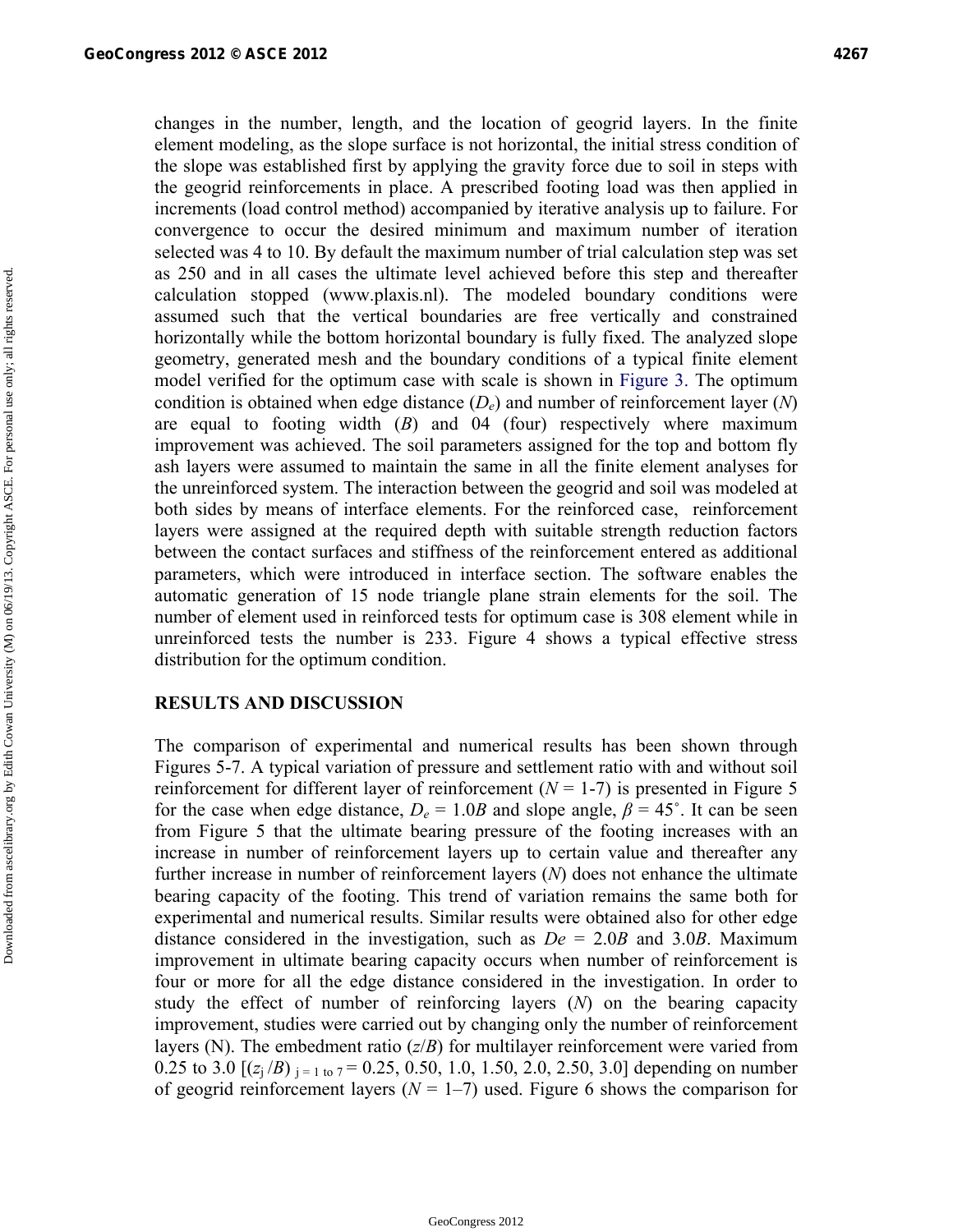experimental and numerical results of ultimate bearing capacity with number of reinforcing layers (*N*) for different edge distance ratio (*EDR*= *De*/*B*=1.0, 2.0, 3.0).

| Parameters                                   | Fly ash | Parameters                     | Fly ash | Parameters       | Wooden  | Geogrid |  |  |  |
|----------------------------------------------|---------|--------------------------------|---------|------------------|---------|---------|--|--|--|
|                                              |         |                                |         |                  | Footing |         |  |  |  |
| $\gamma_{\text{unsat}}$ [kN/m <sup>3</sup> ] | 13.82   | $c_{ref}$ [kN/m <sup>2</sup> ] | 20      | EA[kN/m]         | 88200.0 | 4.0     |  |  |  |
| $E_{ref}$ [kN/m <sup>2</sup> ]               | 8000.0  | $\varphi$ [°]                  | 14      | EI [ $kNm^2/m$ ] | 36.01   |         |  |  |  |
| $\mu$                                        | 0.380   | Ψ                              | 0.0     | $M_p$ [kNm/m]    | 1E15    |         |  |  |  |
| $G_{ref}$ [kN/m <sup>2</sup> ]               | 2900.0  | $R_{inter}$                    | 0.55    | $N_p$ [kNm/m]    | 1E15    |         |  |  |  |
| $E_{\text{oed}}$<br>[ $kN/m^2$ ]             | 14976   | Interface<br>permeability      | Neutral |                  |         |         |  |  |  |

|  |  |  | Table 2. Parameters used in Numerical analysis |  |  |  |  |
|--|--|--|------------------------------------------------|--|--|--|--|
|--|--|--|------------------------------------------------|--|--|--|--|

γunsat: Unit weight, Gref:Shear modulus, Eoed:Oedometer modulus, Rinter :Strength reduction factor, EA:Axial stiffness, EI:Flexural rigidity,  $M_p$ :Maximum bending moment, N<sub>p</sub>:Axial force



**Figure 3. Deformed mesh for the optimum condition** 



**Figure 4. Effective Stresses for the optimum condition** 

It can be observed that for a given edge distance, bearing capacity, in general, increases with the increasing number of geogrid layers (*N*) within the fill; however,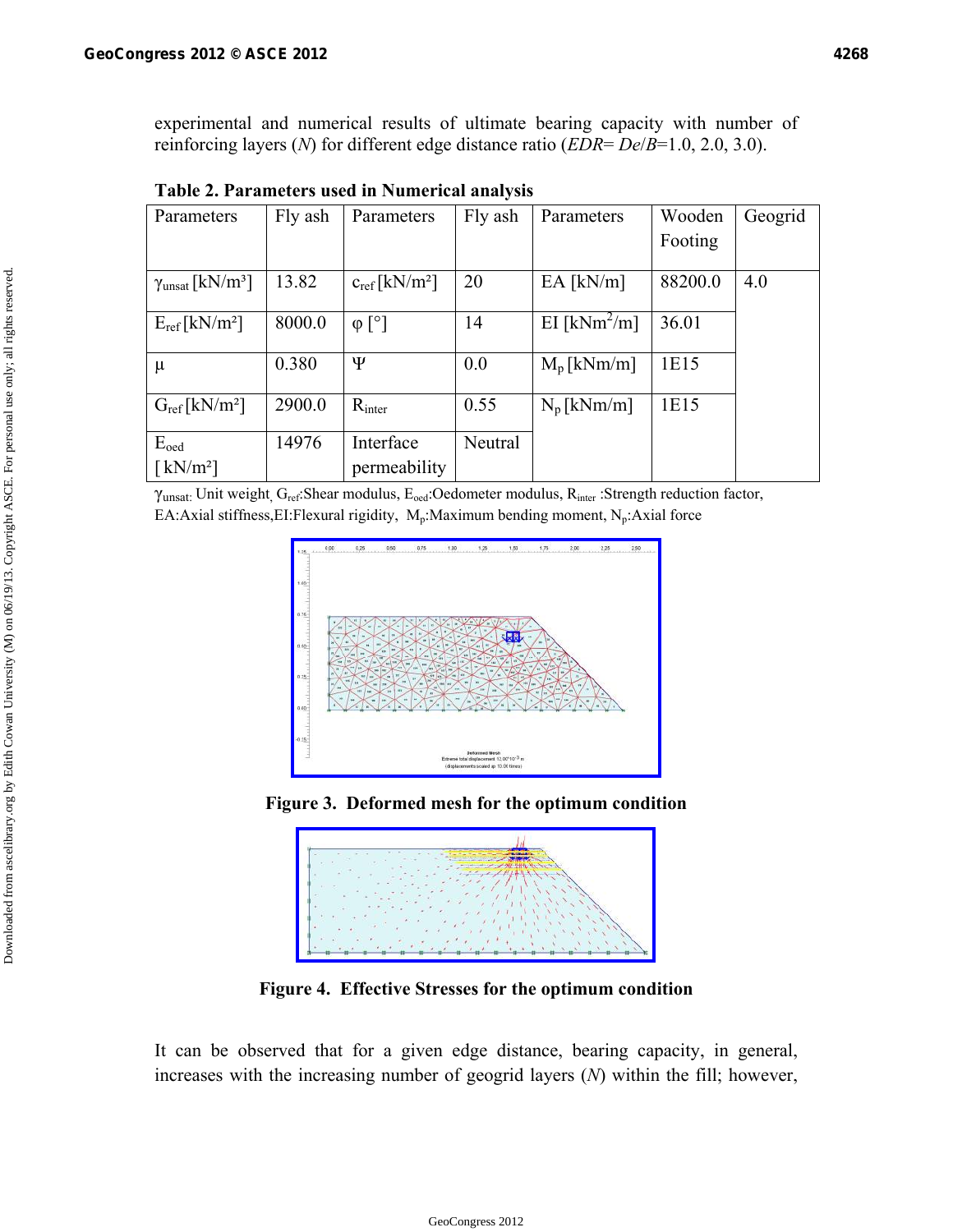the rate of improvement in bearing capacity becomes less significant when the number of geogrid layers incorporated in fly ash fill is four or more. The increase



**Figure 5. Pressure vs Settlement ratio (Experimental and Numerical results)** 

in ultimate load carrying capacity of fill slope with increasing number of reinforcing layers can be attributed to reinforcement mechanism derived from the passive resistance, interlocking of the transverse member and adhesion between the longitudinal/transverse geogrid members and the fly ash. When restraining force exerted by reinforcement is imposed on soil elements, the reorientation of strain characteristics associated with the restraint of minor principal strain of soil element



**Figure 6. Ultimate bearing capacity vs No. of reinforcing layers**

 occurs in the vicinity of the reinforcement. A part of the reinforced zone where relatively large reinforcement force has developed, behaves like a part of the rigid footing and transfers a major part of the footing load into a deeper zone. This mechanism can be described as *deep footing effect*. The mobilized passive earth resistance of soil column confined in the geogrid apertures along with the interlocking, limits the spreading of slope and lateral deformations of soil particles.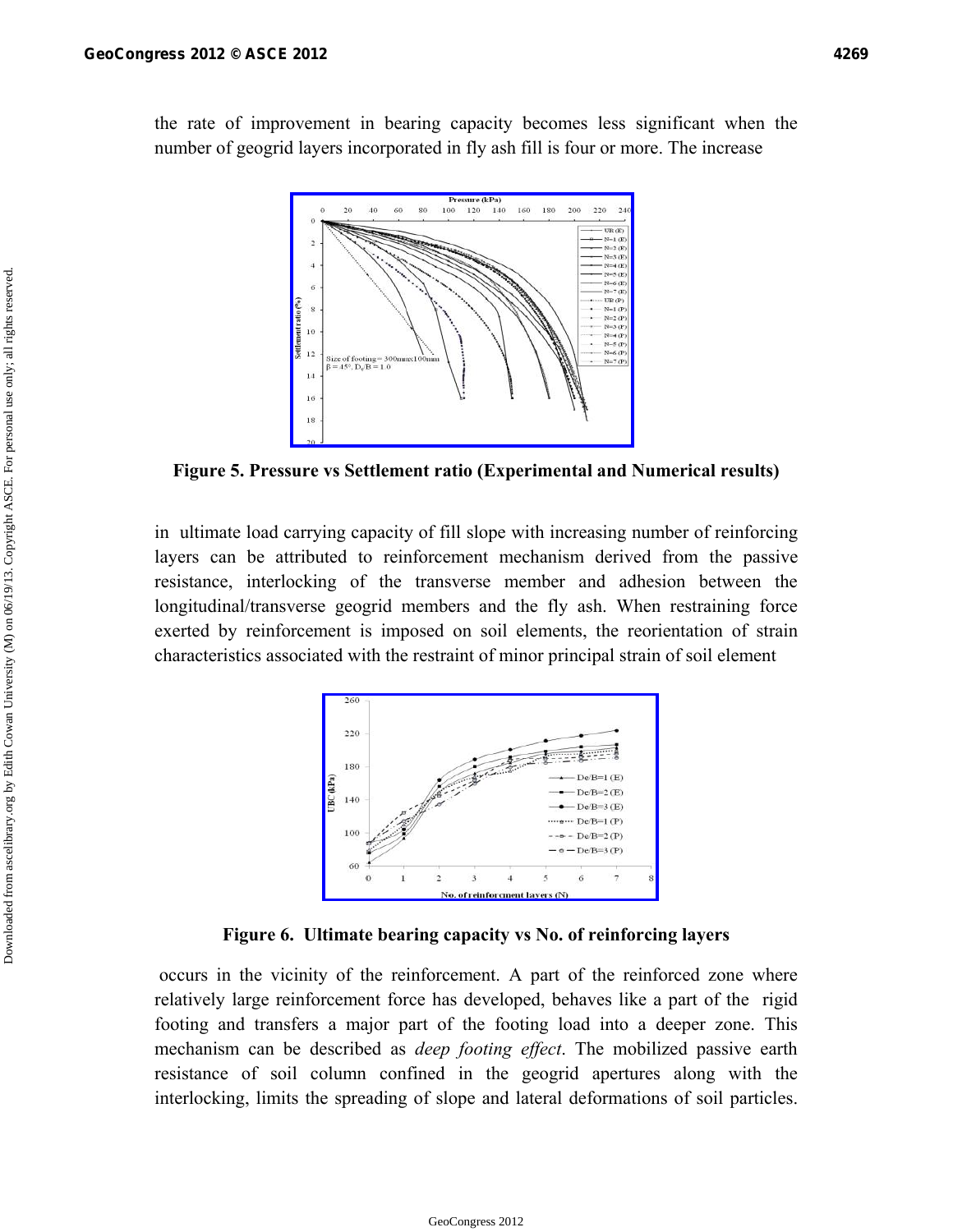The mobilized tension in the reinforcement enables the geogrid to resist the imposed horizontal shear stresses built up in the soil mass beneath the loaded area and transfer them to adjacent stable layers of soil leading to a wider and deeper failure zone. Therefore, soil–geogrid interaction not only plays a role in increasing the bearing capacity due to developed longer failure surface but also results in broadening the contact area between soil and rigid bottom surface of the footing. A typical plot of distribution of effective stress for optimum condition shown in Figure 4 also confirms the above analogy. The results shown in Figure 6 have also been presented in terms of a non-dimensional parameter as bearing capacity ratio (BCR) and shown in Figure 7. Bearing capacity ratio (BCR) is defined as a ratio of the load carrying capacity of a footing resting on the reinforced slope to that of the footing resting on the unreinforced slope. This figure shows the comparison of experimental and numerical BCR for all the edge distance ratio (*EDR*= *De* /*B*) considered in the investigation. It can be noticed that the experimental bearing capacity ratio coincides closely with the numerical bearing capacity ratio, thus confirming the validity of numerical analysis.



### **Figure 7. Comparison of experimental and numerical BCR**

## **CONCLUSIONS**

The following conclusions may be drawn from the present study from the present study and they are applicable to the situations considered here only.

- 1. Fly ash can be used successfully as an embankment fill material.
- 2. Insertion of a geogrid reinforcement layer at a suitable location within the slope fill considerably improves the load carrying capacity of footings located on such slopes.
- 3. The load carrying capacity increases with an increase in number of reinforcement layers within the slope.
- 4. The maximum improvement occurs when the number of reinforcement layers is four or more. Any increase in reinforcement layers thereafter does not affect the result significantly.
- 5. Experimental observations are found to be in good agreement with numerical results.